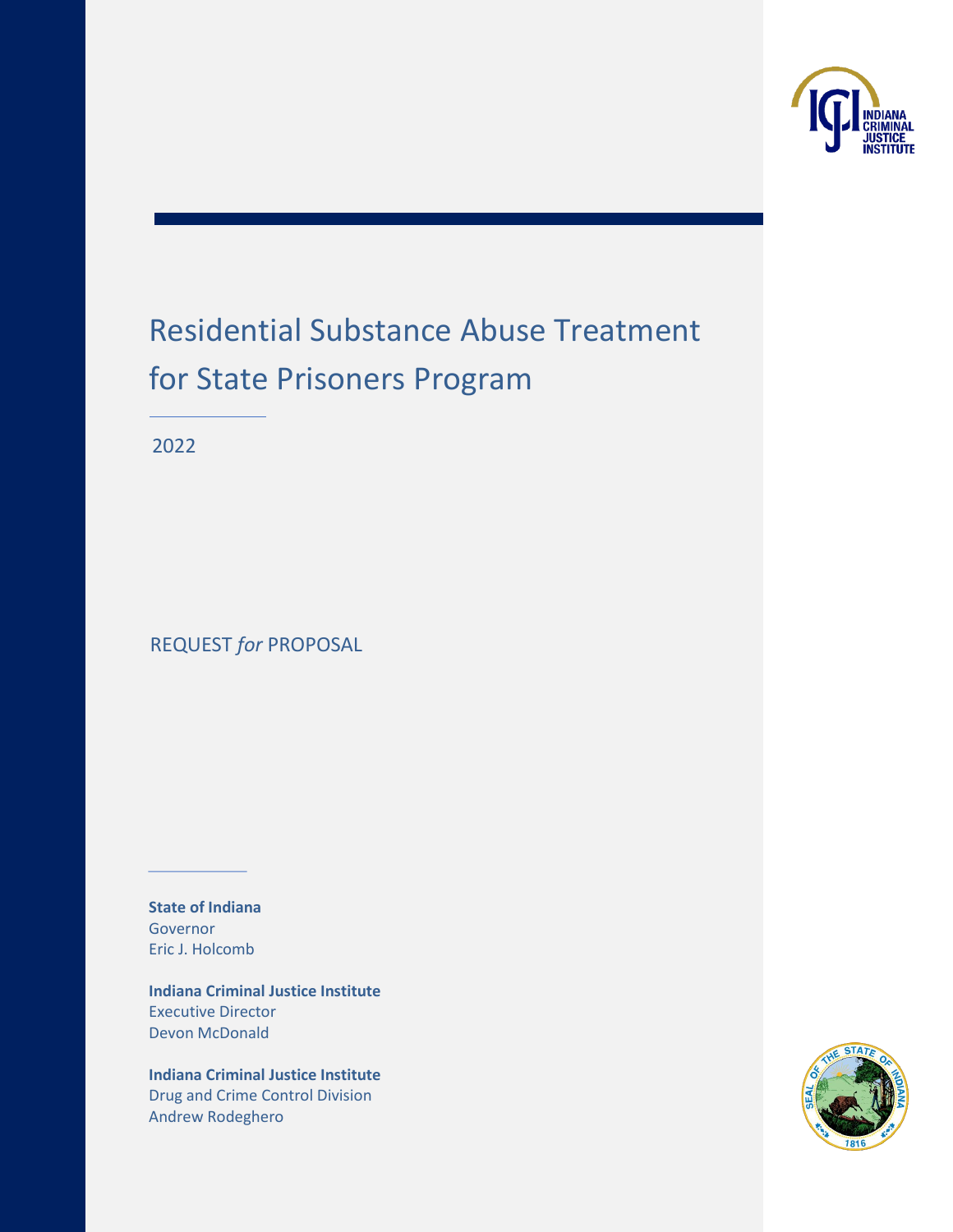# **RESIDENTIAL SUBSTANCE ABUSE TREATMENT FOR STATE PRISONERS PROGRAM, 2022**

REQUEST FOR PROPOSAL

The Indiana Criminal Justice Institute (ICJI) is now accepting applications for the Residential Substance Abuse and Treatment (RSAT) for State Prisoners Program. This grant is being released through IntelliGrants. All applications must be submitted online through this system.

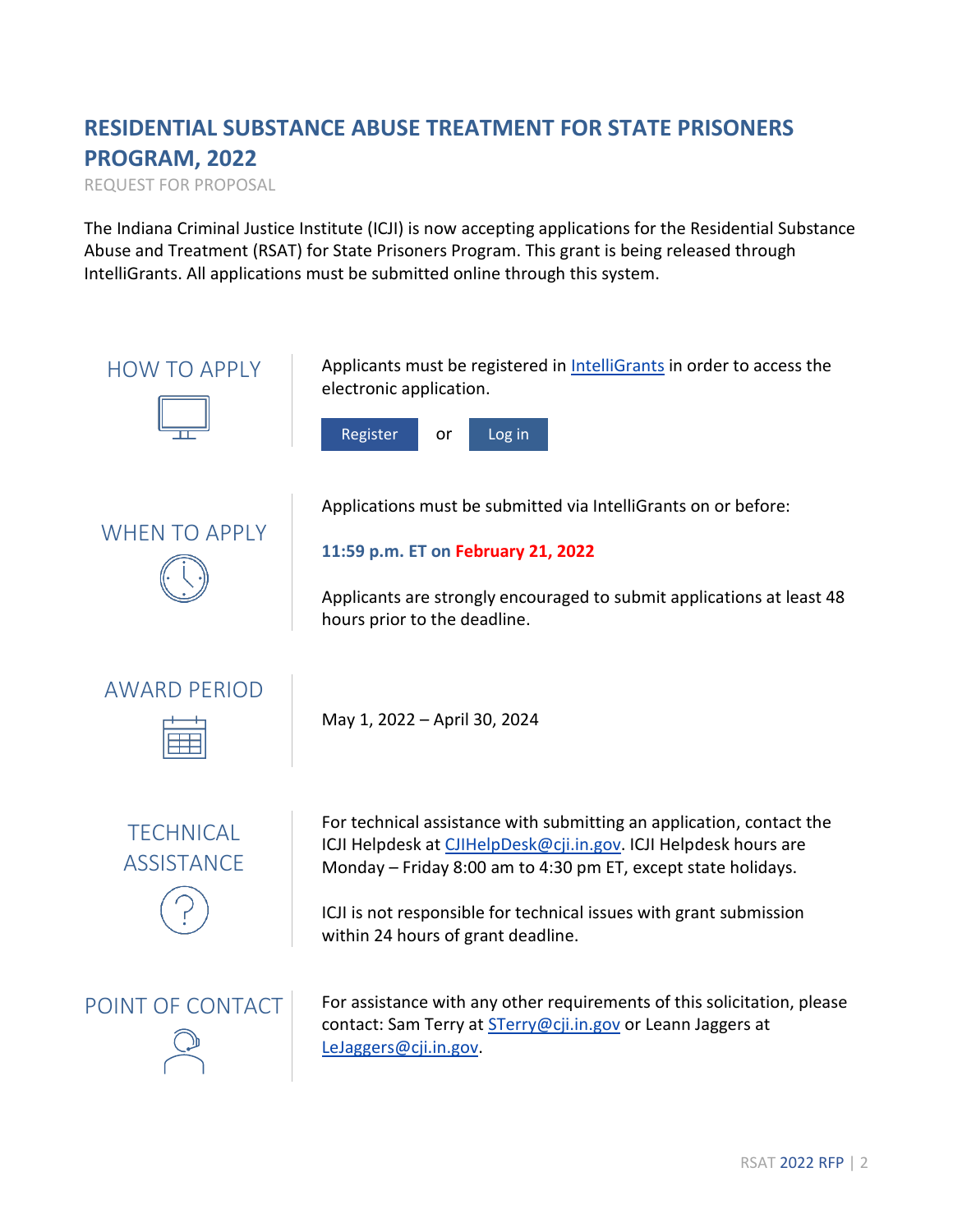## **TABLE OF CONTENTS**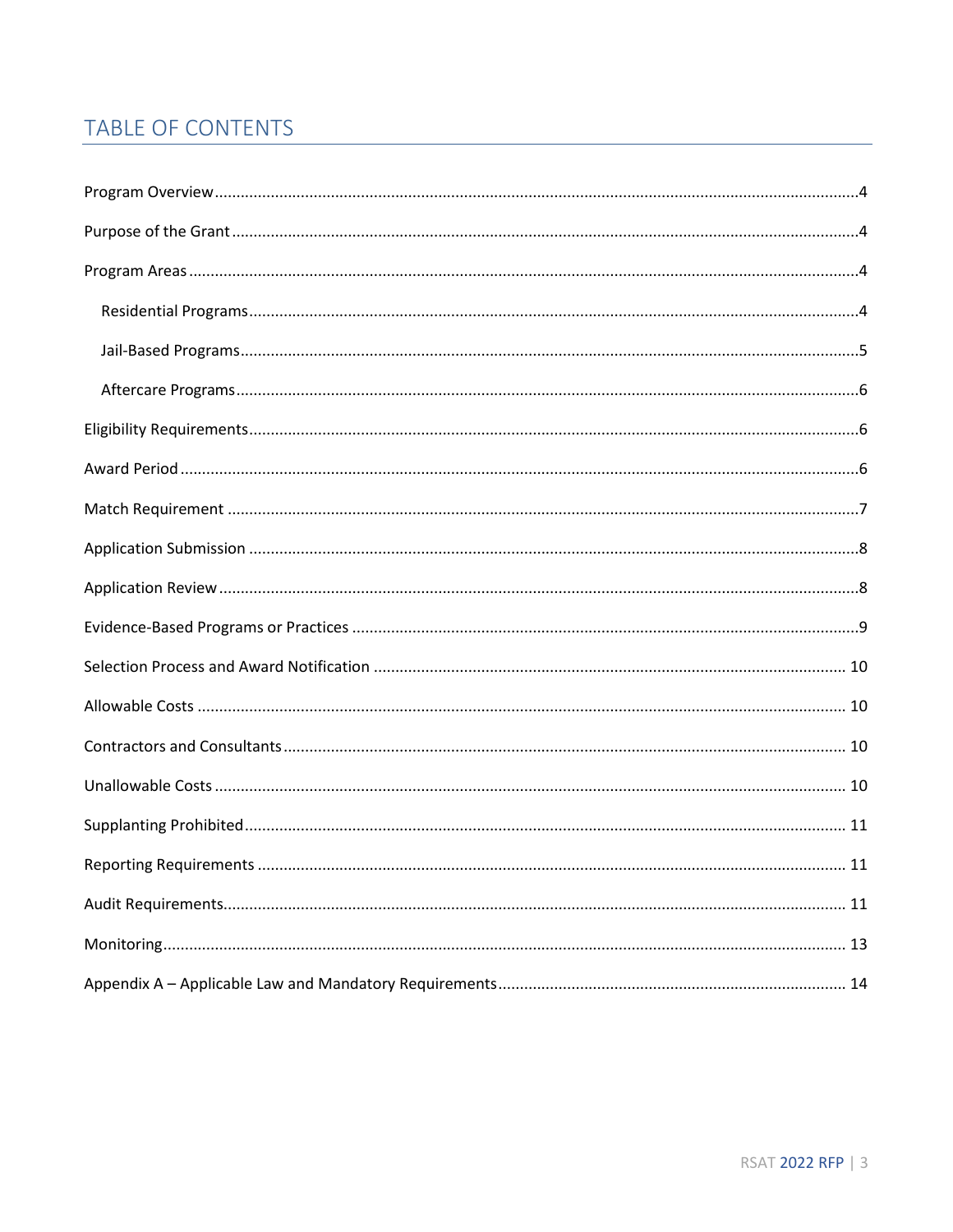### <span id="page-3-0"></span>PROGRAM OVERVIEW

The Residential Substance Abuse Treatment (RSAT) for State Prisoners Program assists states with developing and implementing residential substance abuse treatment programs within state correctional facilities, as well as within local correctional and detention facilities, in which inmates are incarcerated for a period of time sufficient to permit substance abuse treatment. The program encourages the establishment and maintenance of drug-free prisons and jails and developing and implementing specialized residential substance abuse treatment programs that identify and provide appropriate treatment to inmates with co-occurring mental health and substance abuse disorders or challenges.

### <span id="page-3-1"></span>PURPOSE OF THE GRANT

The purpose of the RSAT Program is to assist state, local, and tribal efforts to break the cycle of drug addiction and violence by reducing the demand for, use, and trafficking of illegal drugs. The RSAT Program objectives are to:

- » Enhance the capabilities of states and units of local and tribal governments to provide residential substance abuse treatment for incarcerated inmates;
- » Prepare individuals for their reintegration into communities; and
- » Assist individuals and communities through the reentry process by delivering community-based treatment and other broad-based aftercare services.

#### <span id="page-3-2"></span>PROGRAM AREAS

RSAT funding may be used to implement three types of programs as defined by the U.S. Department of Justice (DOJ), Office of Justice Programs (OJP), Bureau of Justice Assistance (BJA). The eligible program areas include:

- 1. Residential substance abuse treatment programs;
- 2. Jail-based programs; and
- 3. Aftercare services.

Each of the three program areas has specific requirements related to program length, focus, and design. All program types should conduct periodic urinalysis and/or other proven reliable forms of drug and alcohol testing for program participants. Programs are also strongly encouraged to coordinate with the Local Coordinating Council (LCC) in their county. To contact the LCC in your area, please click [here.](https://www.in.gov/cji/behavioral-health/local-coordinating-councils/) Additional information regarding each program area is included below.

#### <span id="page-3-3"></span>**RESIDENTIAL PROGRAMS**

» Last at least 6 months and no more than 12 months.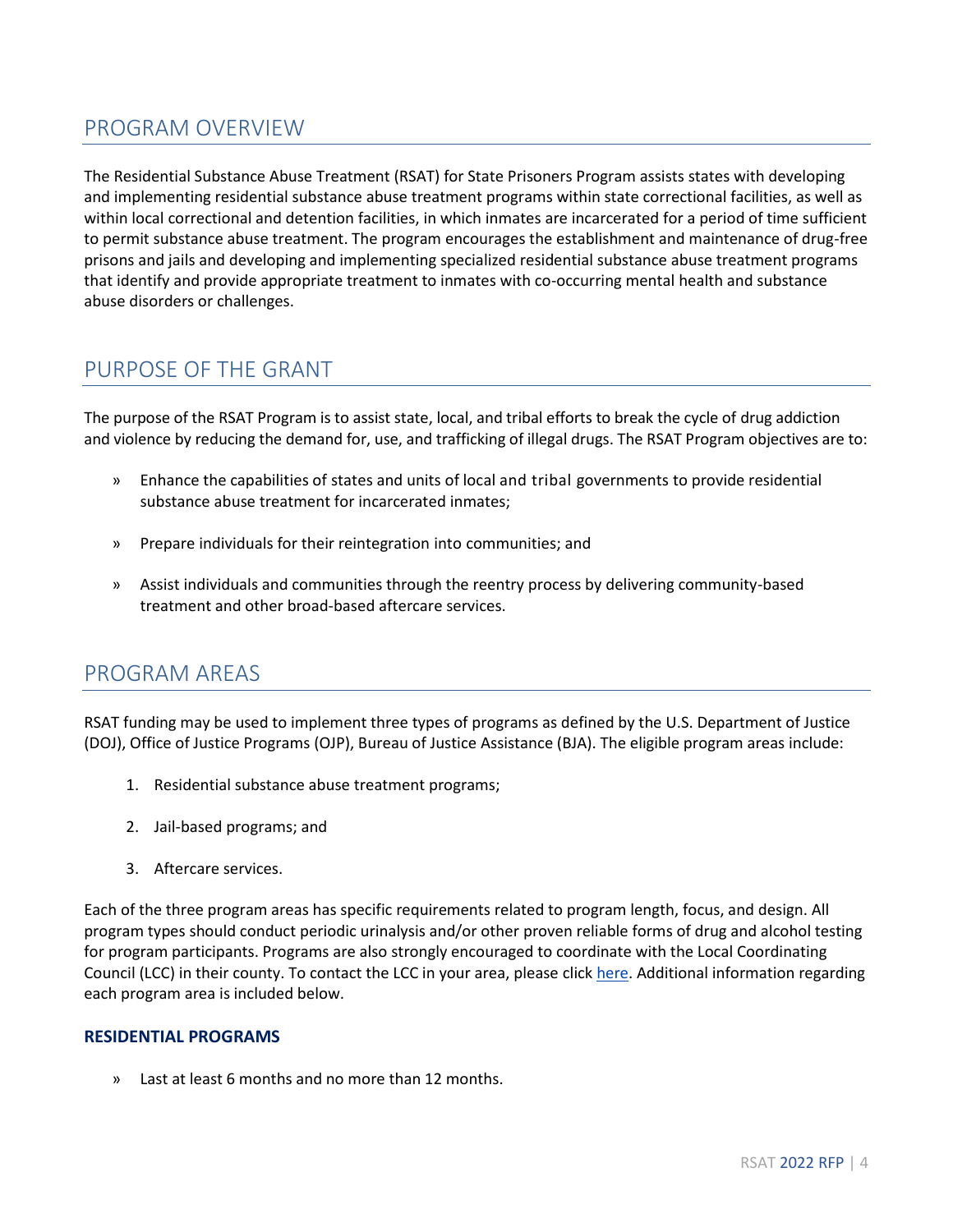- » Focus on substance abuse problems of the inmate.
- » Require urinalysis and/or other proven reliable forms of drug and alcohol testing for program participants, including both periodic and random testing, and former participants while they remain in the custody of the state or local government.
- » Provide residential treatment facilities set apart in a completely separate facility or dedicated housing unit in a facility exclusively for use by RSAT participants – from the general population.
- » Ensure that individuals who participate in the grant-funded substance abuse treatment program will be provided with aftercare services when they leave incarceration.
- » Develop the inmate's cognitive, behavioral, social, vocational, and other skills to solve the substance abuse and related problems.
- » Coordinate with the federal assistance for substance abuse treatment and aftercare services currently provided by the Department of Health and Human Services' Substance Abuse and Mental Health Services Administration (SAMHSA).
- » Whenever possible, RSAT residential participation should be limited to inmates with 6 to 12 months remaining in their confinement.

#### <span id="page-4-0"></span>**JAIL-BASED PROGRAMS**

- » Last at least 3 months.
- » Focus on substance abuse problems of the inmate.
- » Require urinalysis and/or other proven reliable forms of drug and alcohol testing for program participants, including both periodic and random testing, and for former participants while they remain in the custody of the state or local government.
- » Provide residential treatment facilities set apart in a completely separate facility or dedicated housing unit in a facility exclusively for use by RSAT participants – from the general population.
- » Ensure that individuals who participate in the grant-funded substance abuse treatment program will be provided with aftercare services when they leave incarceration.
- » Develop the inmate's cognitive, behavioral, social, vocational, and other skills to solve the substance abuse and related problems.
- » Coordinate with the federal assistance for substance abuse treatment and aftercare services currently provided by the Department of Health and Human Services' Substance Abuse and Mental Health Services Administration (SAMHSA).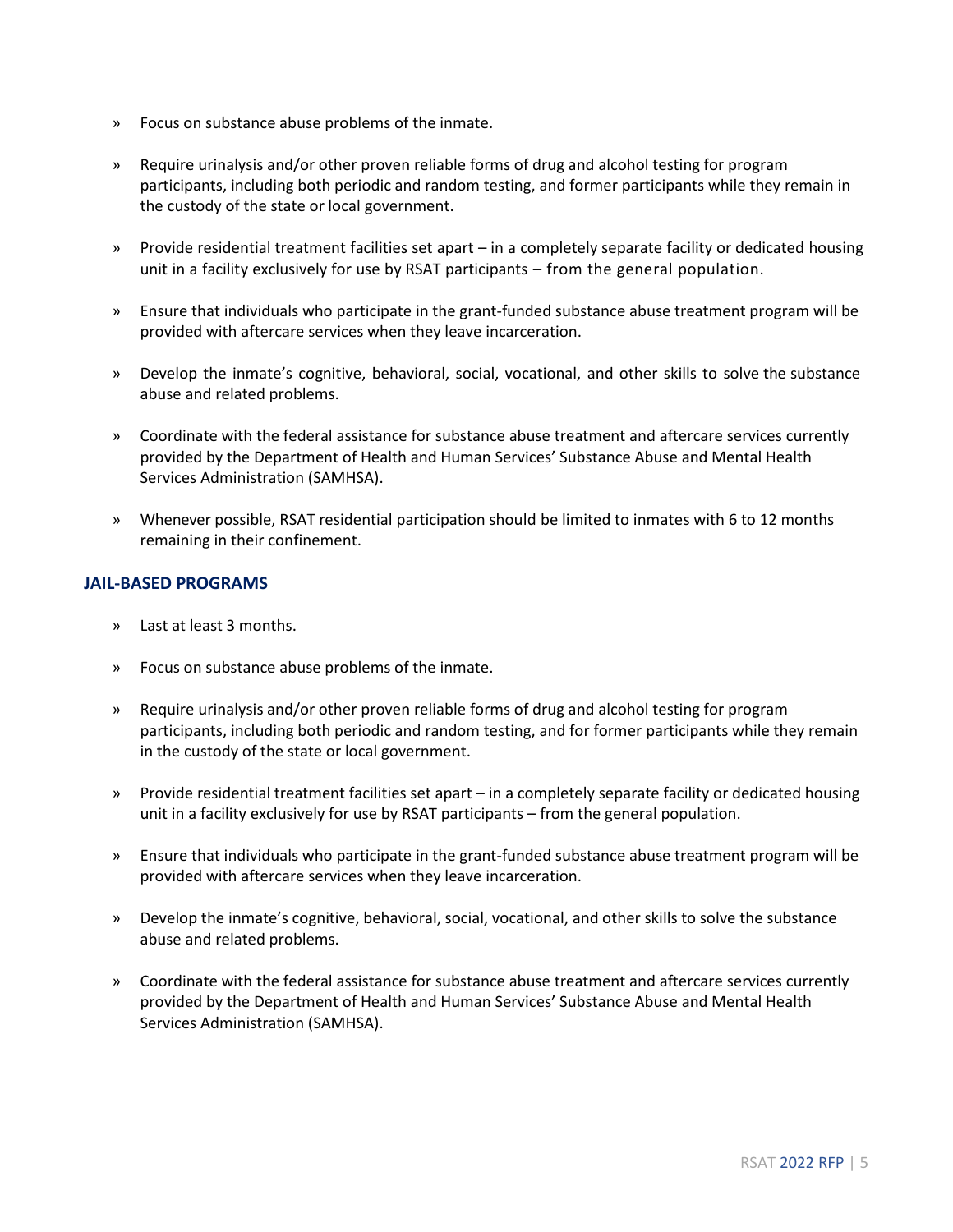#### <span id="page-5-0"></span>**AFTERCARE PROGRAMS**

- » Aftercare services must involve coordination of the correctional facility treatment program with other human service and rehabilitation programs such as educational and job training programs, parole supervision programs, half-way house programs, and participation in self-help and peer group programs that may aid in the rehabilitation of individuals in the substance abuse treatment program. In addition, grant recipients should coordinate these activities with any SAMHSA-funded state and/or local programs that address the needs of this target population.
- » To qualify as an aftercare program, the head of the substance abuse treatment program must work in conjunction with state and local authorities and organizations involved in substance abuse treatment to place program participants into community substance abuse treatment facilities upon their release.

#### <span id="page-5-1"></span>ELIGIBILITY REQUIREMENTS

State agencies, units of local government, and units of tribal governments are eligible to apply for RSAT program funding. A local unit of government is defined as: a city, county, town, township, or other political subdivision of a state; any law enforcement district or judicial enforcement district that is established under applicable state law and has authority to, in a manner independent of other state entities, establish a budget and impose taxes; and includes Indian tribes which perform law enforcement functions as determined by the Secretary of the Interior. A city or county jurisdiction must be the recipient on behalf of city and county departments.

#### *Pursuant to 34 U.S.C. 10422(c), in order to be eligible for funding under the RSAT program, grant applicants shall ensure that individuals who participate in the substance abuse treatment program with funding under this grant program be provided with aftercare services.*

Additionally, all grant recipients who receive an award from ICJI must agree to:

- 1. Comply with all provisions of the grant agreement.
- 2. Comply with all award conditions set forth in the Special Conditions.
- 3. Submit all program and fiscal reports in the prescribed format and time frames as determined by ICJI.
- 4. Comply with federal guidelines contained in 2 C.F.R Part 200 and th[e DOJ Financial Guide.](https://ojp.gov/financialguide/doj/)

#### <span id="page-5-2"></span>AWARD PERIOD

The award period for this grant opportunity begins on May 1, 2022, and ends on April 30, 2024. All grant projects must begin on May 1, 2022, and must be in operation no later than 60 days after this date. Failure to have the grant-funded project operational within the time allotted may result in the cancellation of the grant and the de-obligation of all awarded funds.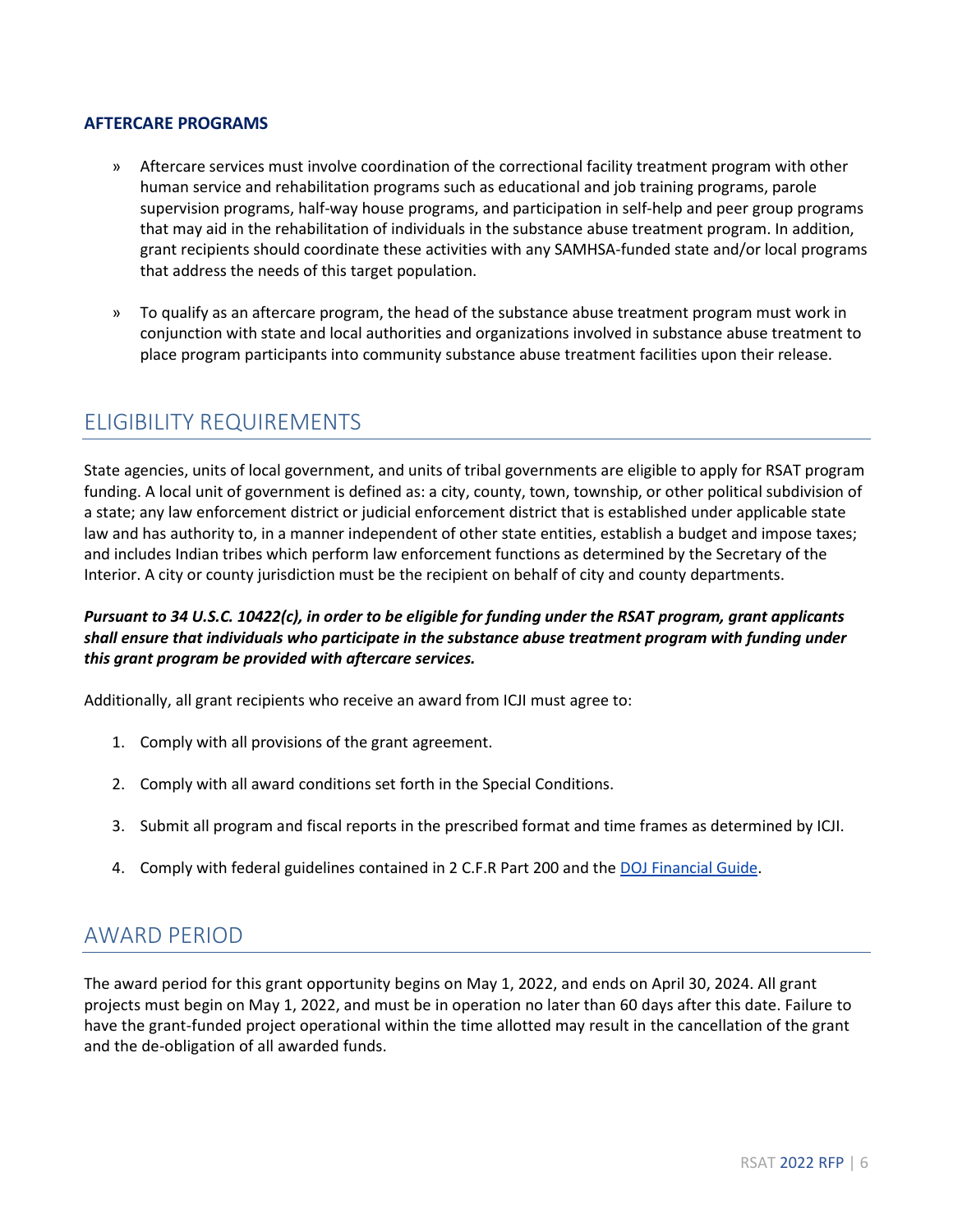All projects must conclude, and all funding obligations must be made no later than April 30, 2024. All outstanding expenses must be paid, and the Final Financial Report submitted via IntelliGrants within 30 days of the grant end date. All program activities must be completed by the end of the approved award period.

### <span id="page-6-0"></span>MATCH REQUIREMENT

Matching or cost sharing means the portion of project costs not paid by federal funds. Match is typically stated as a percentage of the total project costs for an award. **This grant opportunity requires a 25% cash or in-kind services match**.

In order to calculate match funds, please refer to the following formula:

Step 1: Award Amount /  $%$  of Federal Share = Total Project Cost Step 2: Total Project Cost  $\times$  % of Recipient Share = Required Match

Example: A grant recipient is awarded \$100,000 in federal funding. The match requirement is an 80/20 ratio (federal percentage/recipient percentage).

 $$100,000 \div 0.80 = $125,000$  Federal share  $$125,000 \times 0.20 = $25,000$  Recipient share (required match)

Additionally, matching funds must:

- » Be verifiable from the subgrantee's records;
- » Not included as contributions for any other federal award;
- » Be necessary and reasonable for the accomplishment of the project or program objectives;
- » Be allowable under 2 C.F.R. 200.400;
- » Not be paid by the federal government under another federal award, except where authorized by federal statute;
- » Be included in the subgrantee's approved budget; and
- » Conform to all other provisions of 2 C.F.R. Part 200.

**Match is restricted to the same use of funds as allowed for federal funds.** If an expenditure is not allowable with federal funds, it is not allowable with match funds. Applicants must identify all sources of the non-federal portion of the total project costs (i.e., match funds), and applicants must explain how the match funds will be used in the budget narrative section of the application within IntelliGrants.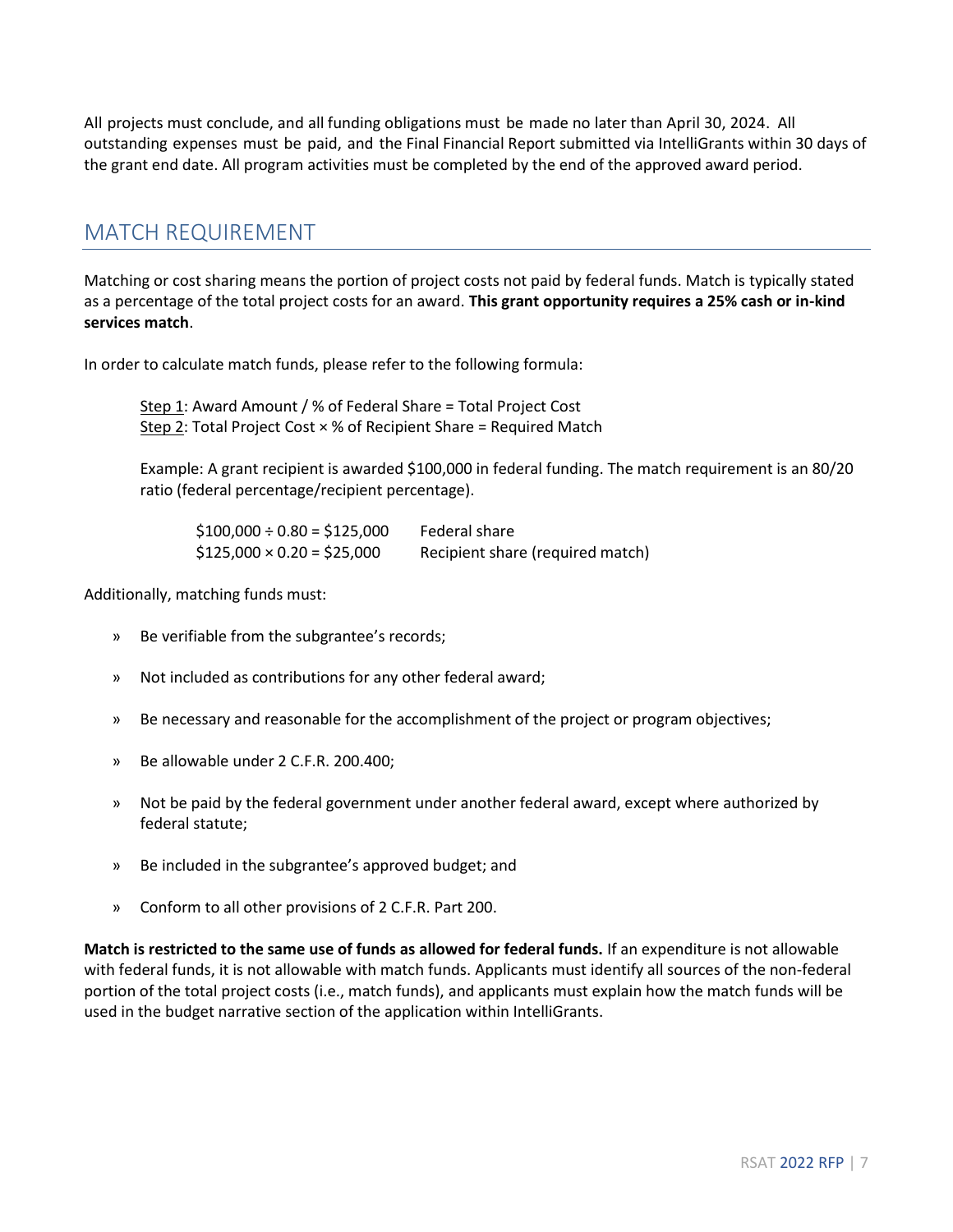### <span id="page-7-0"></span>APPLICATION SUBMISSION

Grant applications and all required supporting documentation must be submitted through [IntelliGrants](https://intelligrants.in.gov/Login2.aspx?APPTHEME=INGRT) no later than by **11:59 p.m. ET on Monday, February 21, 2022**. Applicants are strongly encouraged to submit applications at least 48 hours prior to the grant application deadline. No late and/or incomplete applications will be considered for funding.

IntelliGrants is an end-to-end solution for the administration of grants. Everything from the grant application, reports, and fiscal drawdowns will occur online within IntelliGrants. Applicants must register in IntelliGrants to apply for funding opportunities. Registration instructions can be found on the ICJI [website.](https://www.in.gov/cji/grant-opportunities/files/IntelliGrants_User_Manual.pdf) It is recommended that subgrantees review IntelliGrants training materials before logging in for the first time. The Training Webinar and Subgrantee User Manual are available on the ICJI website and on the training tab in IntelliGrants.

#### <span id="page-7-1"></span>APPLICATION REVIEW

Pursuant to 2 C.F.R. Part 200, ICJI will review and score all grant applications as part of the competitive application process. Specifically, ICJI will assess:

- » The completeness of the grant application;
- » Whether the grant application is within the purpose areas of the funding;
- » The applicant's eligibility;
- » Whether the grant application, the applicant, and the project are in compliance with all federal and state laws, regulations, and rules;
- » Whether the proposed expenditures set forth in the project budget are allowable and allocable;
- » Any potential conflicts of interest;
- » Whether the applicant has any federal and/or state debt delinquency;
- » The applicant's ability to successfully pass clearance checks from the DOR, DWD, and SOS.
- » Any and all risk associated with granting funds to the applicant;
- » Whether the applicant is debarred or suspended by any federal or state department or agency; and
- » Whether the applicant maintains a current registration in SAM and has an active DUNS number.

Any factor or circumstance which may adversely the applicant's ability to successfully complete the grant program must be reported to the State prior to submission of the grant application. Such factors and circumstances include, but are not limited to, federal or state debt; conflicts of interest; federal or state debarments or suspensions; current, pending or outstanding criminal, civil, or enforcement actions initiated by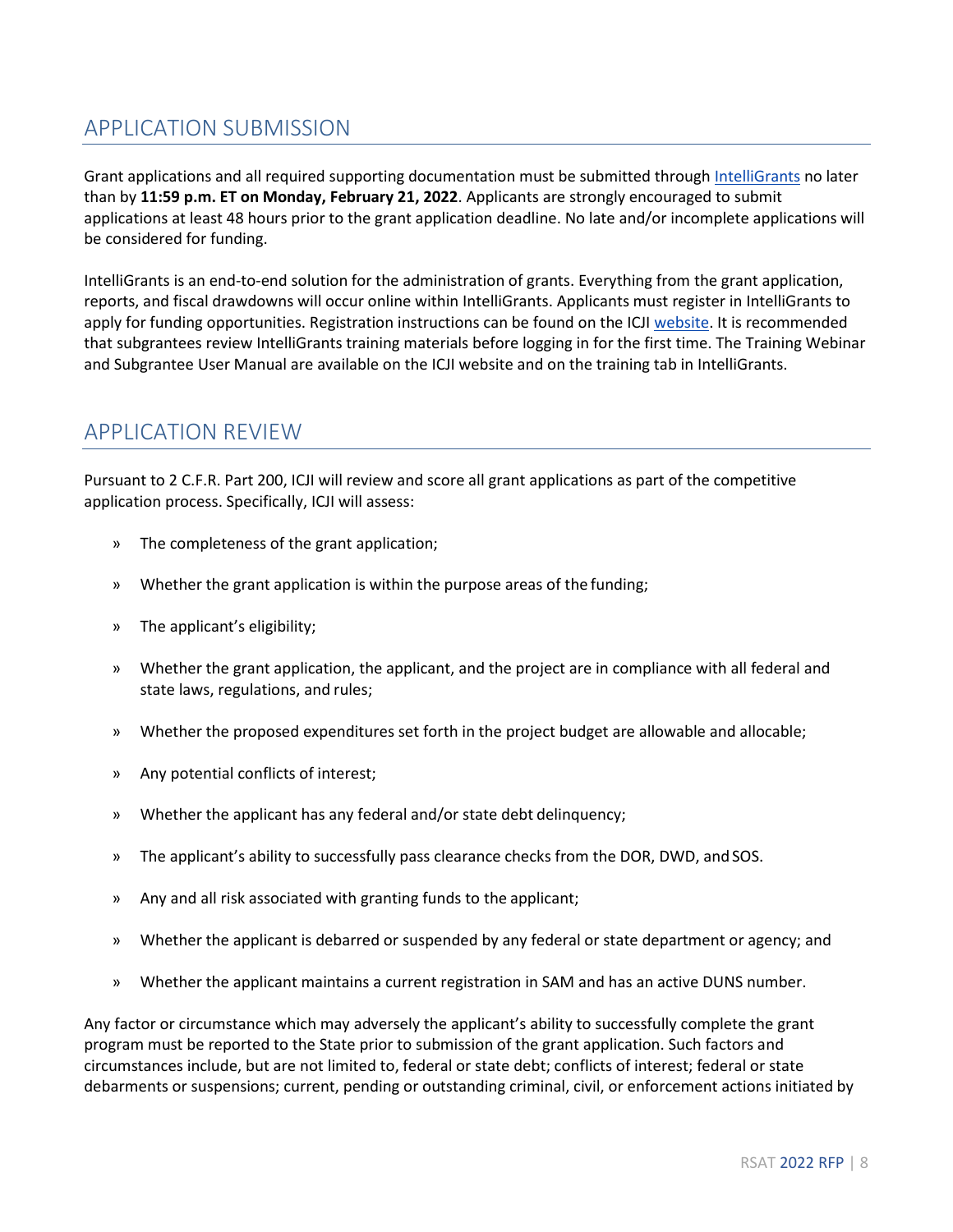the State; and whether the applicant has been designated as high risk by any federal or state department or agency. If an applicant has been designated as high risk, it must specifically disclose to the State:

- 1. The federal or state agency that currently designated the applicant as high risk.
- 2. Date the applicant was designed high risk.
- 3. The high-risk point of contact name, phone number, and email address, from the federal or state agency.
- 4. Reason(s) for the high-risk status.

### <span id="page-8-0"></span>EVIDENCE-BASED PROGRAMS OR PRACTICES

ICJI strongly emphasizes the use of data and evidence in policymaking and program development in criminal justice, juvenile justice, and crime victim services.

Programs that identify as being evidence-based should provide data related to the program is it seeking to replicate. ICJI considers a program and/or practice to be evidence-based when:

- 1. The program or practice has been evaluated and the findings published in an academic, peer-reviewed journal(s) (e.g., *Punishment & Society, Psychology, Crime & Law,* etc.) demonstrating positive results;
- 2. Effectiveness of the program or practice has been demonstrated by causal evidence (generally obtained through one or more outcome evaluations); or
- 3. The program or practice can be found on a list or registry of evaluated programs and practices (i.e. [Crime Solutions](https://www.crimesolutions.gov/), George Mason University's [Center for Evidence-Based Crime Policy,](https://cebcp.org/) etc.) and is categorized as evidence-based, effective, promising, a model practice, or a best practice.

Applicants should identify the evidence-based practice that will be implemented, identify, and discuss how the evidence-based practice is effective, identify the population(s) that benefit most from the evidence-based practice, and explain why the evidence-based practice is appropriate for the proposed target population(s).

Applicants can find more information related to evidence-based practices in the Substance Abuse and Mental Health Services Administration's (SAMHSA's) *Guide to Evidence-Based Practices* by visiting the following [website.](https://www.samhsa.gov/resource-search/ebp) Please note that *SAMHSA's* Guide also references the National Registry of Evidence-Based Programs and Practices (NREPP), a searchable database of interventions for the prevention and treatment of mental and substance abuse disorders. While the NREPP is intended to serve as a decision support tool, it is not considered an authoritative source of effective interventions. Therefore, an intervention being included in NREPP, or in any other resource listed in the Guide, does not mean that it is considered a "recommended" practice or that it is demonstrated to achieve positive results in all circumstances.

Medication-assisted Treatment (MAT) is an evidence-based substance abuse treatment protocol, and BJA supports making it available to individuals under the care and prescription of a physician.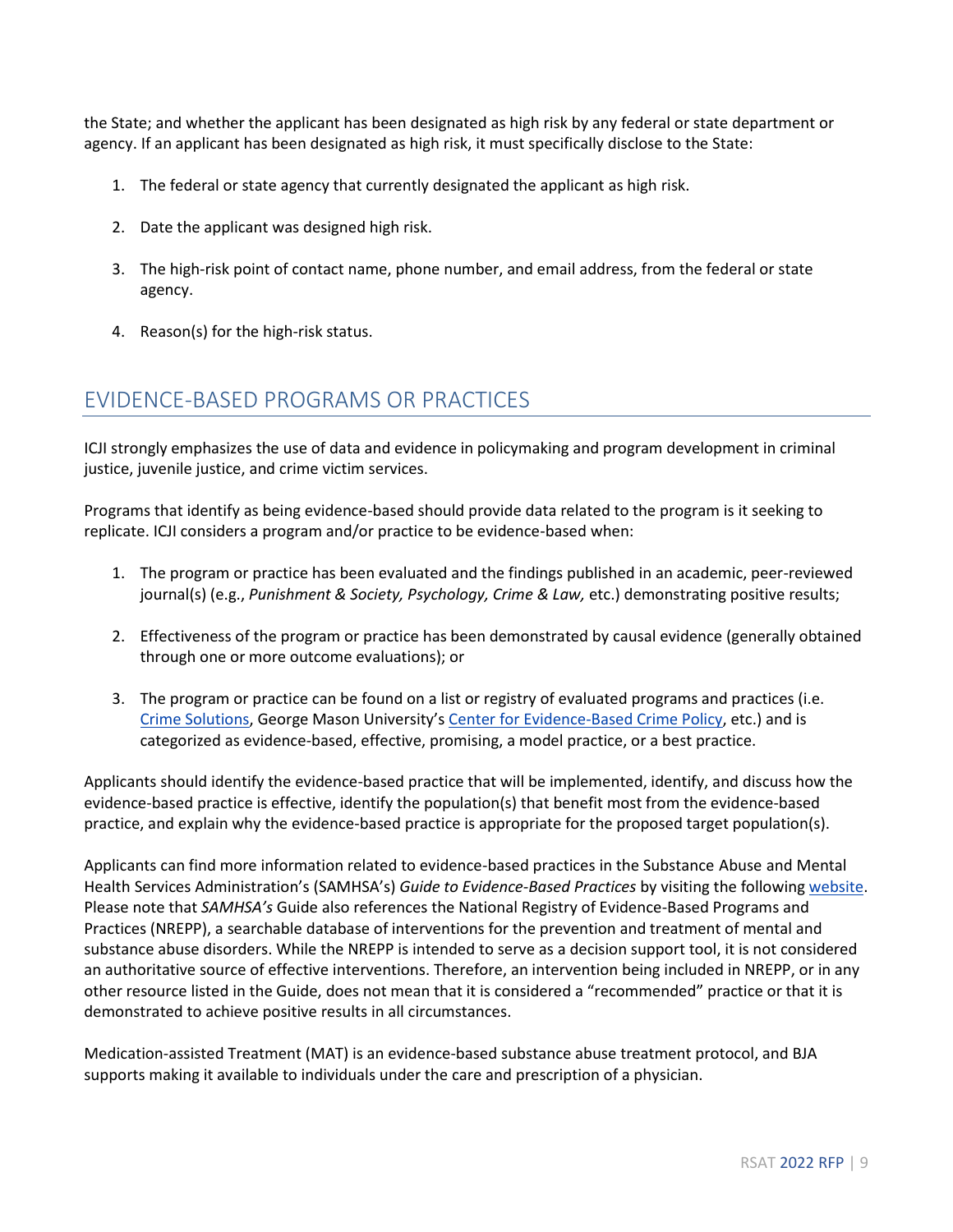#### <span id="page-9-0"></span>SELECTION PROCESS AND AWARD NOTIFICATION

ICJI staff will conduct an initial screening of the applicant's grant application to check for completeness. During its review, ICJI staff conducts a risk assessment of all applicants where the proposed applications are scored and presented to the Drug and Crime Subcommittee of the ICJI Board of Trustees for consideration. Incomplete applications will not be scored or considered for funding. The Board subcommittee will make recommendations regarding funding for all grant applications and then present their recommendations to the ICJI Board of Trustees.

### <span id="page-9-1"></span>ALLOWABLE COSTS

Allowable costs are those costs consistent with the principles set out in the Uniform Guidance 2 C.F.R. § 200, Subpart E, and those permitted by the grant program's authorizing legislation (34 U.S.C. § 10421 et. seq). Any questions about allowable costs should be directed to ICJI *prior to application submission*.

All equipment purchased with grant funding must be purchased, installed, and in operation by the end of the grant period. If grant-funded equipment is not installed and/or operational by the end of the grant period, the subgrantee may be denied reimbursement for the equipment expenses. ICJI will not approve grant extension requests for this purpose and the subgrantee will be required to de-obligate all equipment funding.

### <span id="page-9-2"></span>CONTRACTORS & CONSULTANTS

When a subgrantee contracts for work or services, the subgrantee must:

- 1. Follow all Indiana procurement procedures locate[d here.](http://www.in.gov/idoa/2354.htm)
- 2. Ensure that all consultant and contractual services include written contracts stating the services to be performed, rate of compensation, and length of time over which the services will be provided (which shall not exceed the length of the grant period).
- 3. Upload copies of all written contracts in IntelliGrants upon their ratification.
- 4. Ensure that claims for reimbursement/payments are supported by statements outlining the services rendered and the relevant time period.

**Any consultant costs exceeding those allowable by the OJP Financial Guide (maximum of \$81.25 per hour or \$650 per day) must be approved by ICJI prior to the start of the grant.** Applicants must provide an explanation and documentation of costs exceeding the allowable rates.

#### <span id="page-9-3"></span>UNALLOWABLE COSTS

RSAT funds shall not be used for the following costs: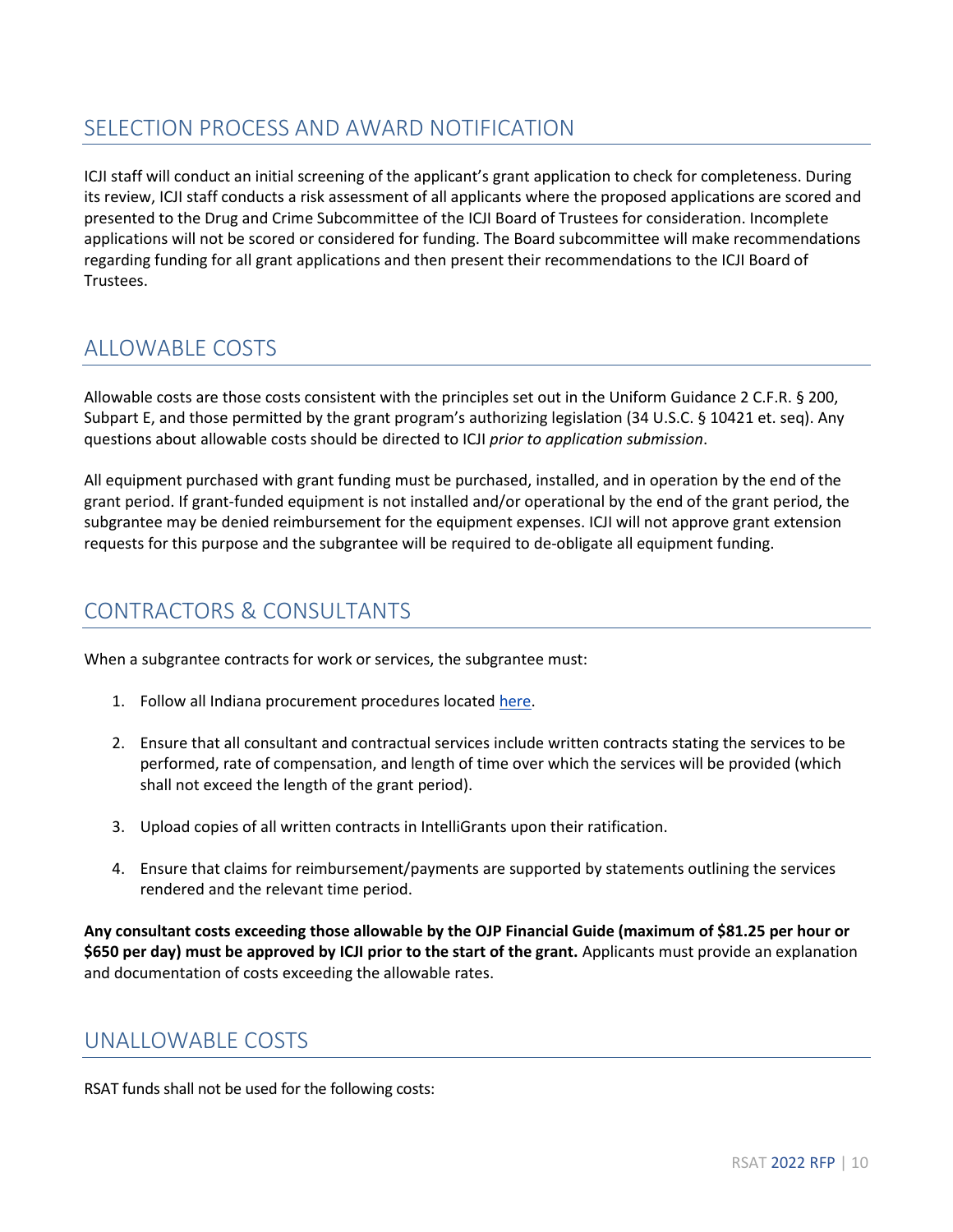- 1. New construction;
- 2. Any renovation or remodeling of a property located in an environmentally or historically sensitive area, including property (a) listed on or eligible for listing on the National Register of Historic Places, or (b) located within a 100-year flood plan, a wetland, or habitat for an endangered species;
- 3. A renovation that will change the basic prior use of the facility or significantly change its size;
- 4. Research and technology whose anticipated and future application could be expected to have an effect on the environment; and
- 5. Land acquisition.

#### <span id="page-10-0"></span>SUPPLANTING PROHIBITED

Federal funds must be used to supplement existing state or local funds for program activities and may not replace state or local funds that have been appropriated or allocated for the same purpose. Additionally, federal funding may not replace state or local funding that is required by law. If a question of supplanting arises, the applicant or subgrantee will be required to substantiate that the reduction in non-federal resources occurred for reasons other than the receipt or expected receipt of federal funds.

#### <span id="page-10-1"></span>REPORTING REQUIREMENTS

Reporting shall be completed on a quarterly basis in IntelliGrants. Additionally, subgrantees are required to submit quarterly programmatic reports via the Bureau of Justice Assistance's Performance Measurement Tool (PMT). Additional information and assistance on the updated measures may be found at the [BJA PMT website.](https://ojpsso.ojp.gov/) Failure to submit any report in a timely fashion may be considered a material breach, at the discretion of the State. For more information related to grant reporting requirements, please refer to [2 C.F.R.](https://www.law.cornell.edu/cfr/text/2) an[d 28 C.F.R.](https://www.law.cornell.edu/cfr/text/28/chapter-I)

When submitting claims for reimbursement, supporting documentation must be included for each allowable expense in order to demonstrate and verify proof of payment and the details of the expense. For additional details regarding ICJI's documentation policies, please visit ou[r website.](https://www.in.gov/cji/grantee-training-and-resources/)

#### <span id="page-10-2"></span>AUDIT REQUIREMENTS

Pursuant to 2 C.F.R. Part 200, specifically, § 200.500 *et.seq*, recipients of federal funds are subject to annual audit requirements.

1. *Audit required:* A non-federal entity that expends \$750,000 or more during the non-Federal entity's fiscal year in Federal awards must have a single or program-specific audit conducted for that year in accordance with the provisions of this part.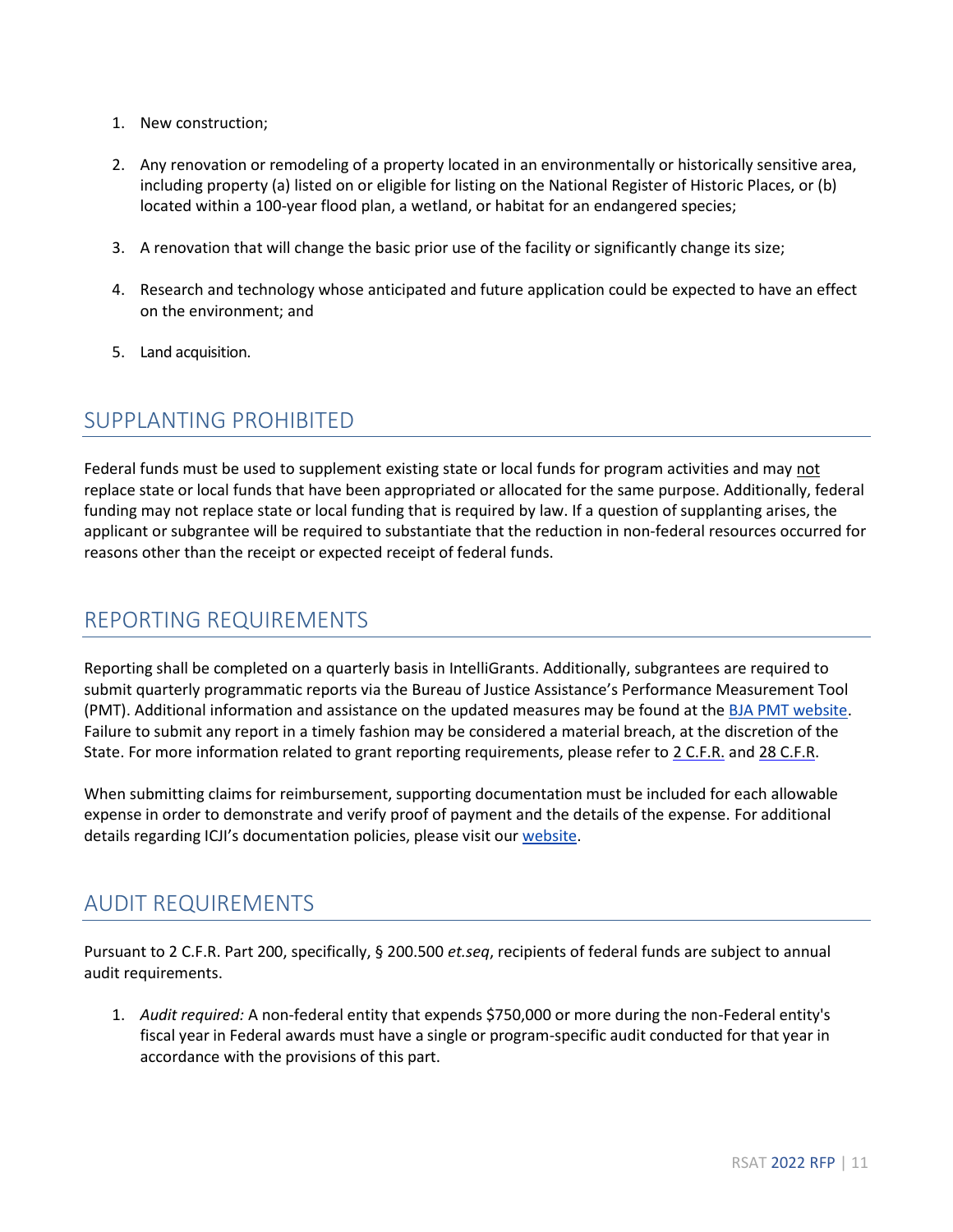- 2. *Single audit:* A non-federal entity that expends \$750,000 or more during the non-Federal entity's fiscal year in Federal awards must have a single audit conducted in accordance with §200.514 Scope of audit except when it elects to have a program-specific audit conducted in accordance with paragraph (c) of this section.
- 3. *Program-specific audit election:* When an entity expends Federal awards under only one Federal program (excluding research and development) and the Federal program's statutes, regulations, or the terms and conditions of the Federal award do not require a financial statement audit of the entity, the entity may elect to have a program-specific audit conducted in accordance with §200.507 Programspecific audits. A program-specific audit may not be elected for research and development unless all of the Federal awards expended were received from the same Federal agency, orthe same Federal agency and the same pass-through entity, and that Federal agency, or pass-through entity in the case of a subrecipient, approves in advance a program-specific audit.
- 4. *Exemption when federal awards expended are lessthan \$750,000:* A non-federal entity that expends less than \$750,000 during the non-Federal entity's fiscal year in Federal awards is exempt from Federal audit requirements for that year, except as noted in §200.503 Relation to other audit requirements, but records must be available for review or audit by appropriate officials of the Federal agency, passthrough entity, and Government Accountability Office (GAO).
- 5. *Federally Funded Research and Development Centers (FFRDC):* Management of an entity that owns or operates a FFRDC may elect to treat the FFRDC as a separate entity for purposes of thispart.
- 6. *Subrecipients and Contractors:* An entity may simultaneously be a recipient, a subrecipient, and a contractor. Federal awards expended as a recipient or a subrecipient are subject to audit under this part. The payments received for goods or services provided as a contractor are not Federal awards. Section §200.330 Subrecipient and contractor determinations sets forth the considerations in determining whether payments constitute a Federal award or a payment for goods or services provided as a contractor.
- 7. *Compliance responsibility for contractors:* In most cases, the entity's compliance responsibility for contractors is only to ensure that the procurement, receipt, and payment for goods and services comply with Federal statutes, regulations, and the terms and conditions of Federal awards. Federal award compliance requirements normally do not pass through to contractors. However, the entity is responsible for ensuring compliance for procurement transactions, which are structured such that the contractor is responsible for program compliance or the contractor's records must be reviewed to determine program compliance. Also, when these procurement transactions relate to a major program, the scope of the audit must include determining whether these transactions are in compliance with Federal statutes, regulations, and the terms and conditions of Federal awards.
- 8. *For-profit subrecipient:* Since this part does not apply to for-profit subrecipients, the pass-through entity is responsible for establishing requirements, as necessary, to ensure compliance by for-profit subrecipients. The agreement with the for-profit subrecipient must describe applicable compliance requirements and the for-profit subrecipient's compliance responsibility. Methods to ensure compliance for Federal awards made to for-profit subrecipients may include pre-award audits, monitoring during the agreement, and post-award audits. See also §200.331 Requirements for pass- through entities.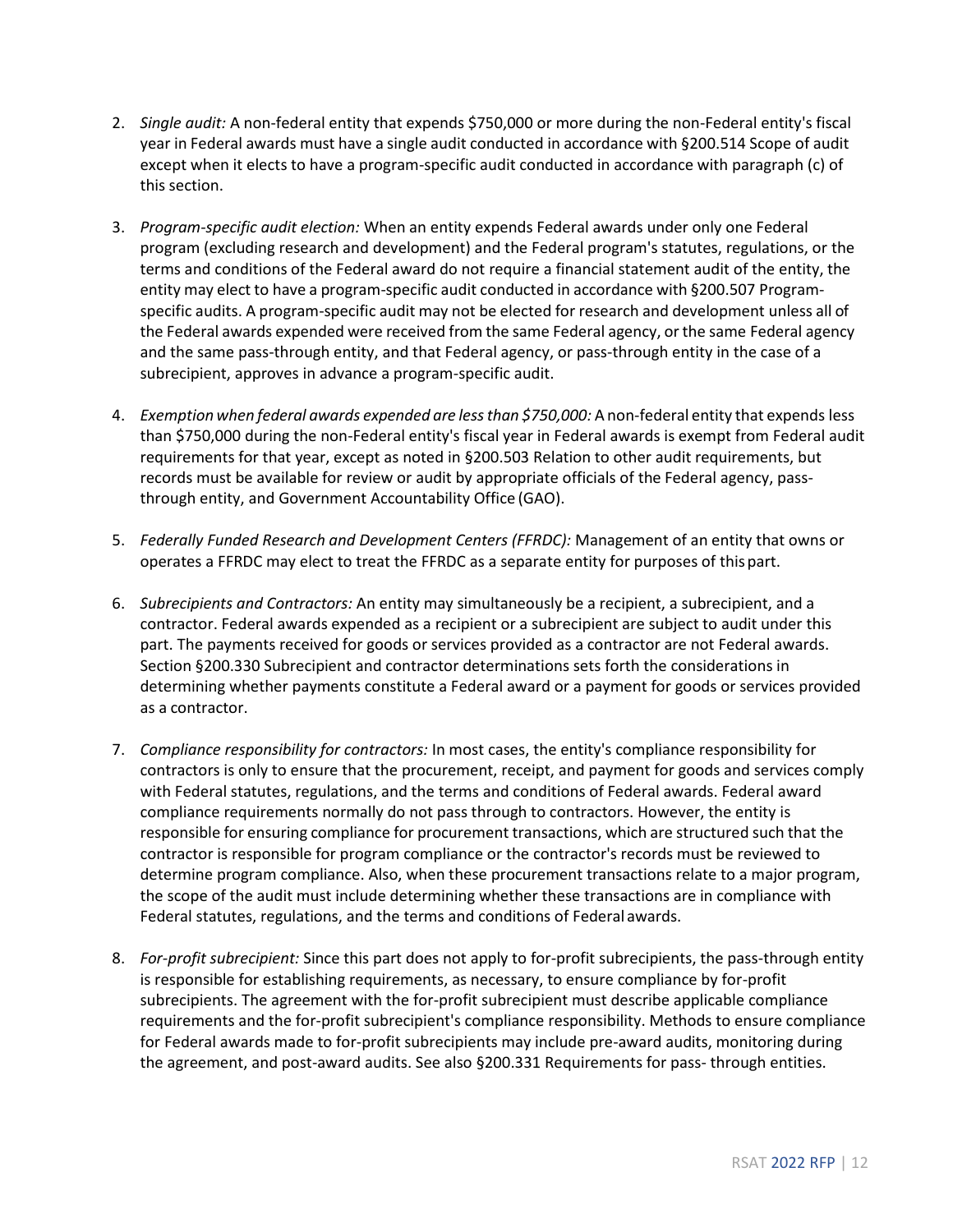### <span id="page-12-0"></span>MONITORING

2 C.F.R. Part 200 sets forth monitoring requirements whereby the State must establish and carry out a process of assessing the progress of projects and programs that are funded, in whole or in part, by federal funds. This monitoring function measures both financial and programmatic progress. It also provides an opportunity for technical assistance to the Applicant, measures compliance, builds partnerships for success, and provides results-based feedback to the Applicant. The State will monitor all grant awards via an ICJI Program Manager and/or ICJI Compliance Monitoring Team. As part of the monitoring process, the ICJI Program Manager will review all reports submitted by the Grantee for accuracy, timeliness, completeness, etc. The State will conduct on-site or off-site monitoring reviews of the Project during the term of the grant agreement and for up to three (3) years after it expires or is otherwise terminated. At the request of the State, any and all documentation related to the grant shall be provided at no cost. If the Applicant fails to cooperate with the State's monitoring process, the State may consider such non-cooperation as a material breach.

Delinquent, inaccurate, incomplete, or fraudulent reports will be addressed by ICJI. ICJI's remedies include, but are not limited to, identifying the Grantee as high risk, de-obligated funding, disqualification from future funding, and referral to the federal Office of Inspector General. The recipient agrees to comply with any additional requirements that may be imposed during the grant performance period if the State determines that the recipient is a high-risk Applicant or Grantee pursuant to 28 C.F.R. parts 66, 70.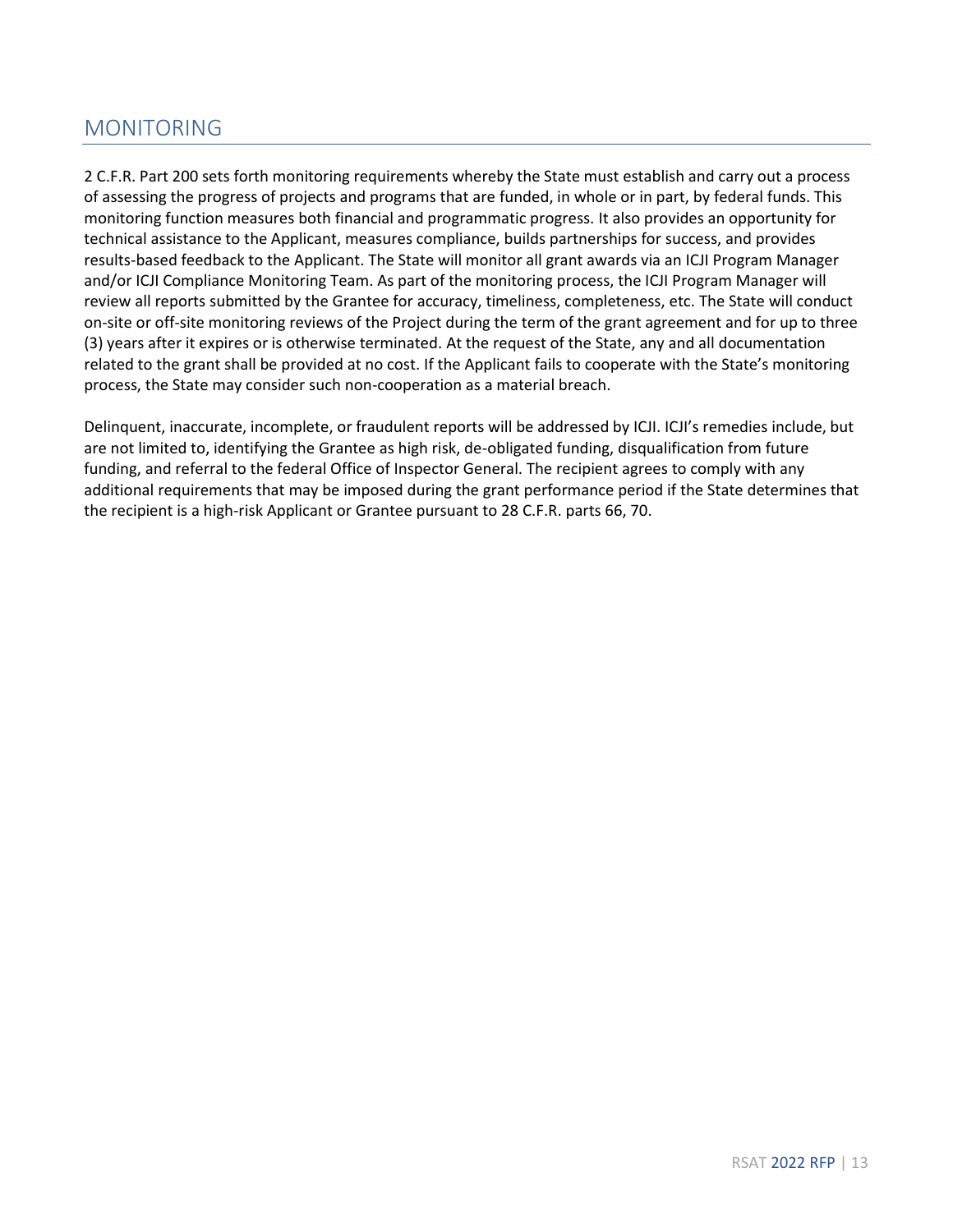#### <span id="page-13-0"></span>**GENERAL**

This award is governed by 2 C.F.R. Part 200 and the current version of the U.S. Department of Justice (DOJ) Grants Financial Guide. All subgrantees must adhere to all provisions set forth in federal and state statute, regulation, or rule. Failure to abide by the federal and state requirements may, at the discretion of the State, be considered to be a material breach. The consequences of a material breach include, but are not limited, to:

- » The subgrantee becoming ineligible for this grant funding opportunity;
- » Requiring repayment of any grant funds already received;
- » The de-obligation of grant funds; and
- » The material breach becoming a factor in the scoring process for future grant applications.

Furthermore, the subgrantees may not obligate, expend, or draw down grant funds until the Federal Office of the Chief Financial Officer notifies the State that the grant has been awarded to Indiana. The State shall not reimburse an Applicant for expenditures outside the grant period of performance.

Pursuant to 2 C.F.R. Part 200, all subgrantees are required to establish and maintain systems of internal controls and grant accounting practices and financial records to accurately account for funds awarded to them.

The subgrantee understands and agrees that it cannot use federal funds from different funding sources for one or more of the identical cost items, in whole or in part. If this scenario presents itself, the Applicant must contact the ICJI program manager in writing and refrain from the expenditure, obligation, or draw down of any federal funds awarded from ICJI concerning the identical cost items.

#### **CIVIL RIGHTS LAWS AND REQUIREMENTS**

Recipients of federal grants are required to adhere to all federal and state laws concerning civil rights including, but not limited to, the laws set forth below.

» *Nondiscrimination:* Pursuant to the Indiana Civil Rights Law, specifically including IC §22-9-1-10, and in keeping with the purposes of the federal Civil Rights Act of 1964, the Age Discrimination in Employment Act, and the Americans with Disabilities Act, the Applicant covenants that it shall not discriminate against any employee or applicant for employment relating to this grant with respect to the hire, tenure, terms, conditions or privileges of employment or any matter directly or indirectly related to employment, because of the employee or applicant's race, color, national origin, religion, sex, age, disability, ancestry, status as a veteran, or any other characteristic protected by federal, state, or local law ("Protected Characteristics"). Furthermore, the subgrantee certifies compliance with applicable federal laws, regulations, and executive orders prohibiting discrimination based on the Protected Characteristics in the provision of services.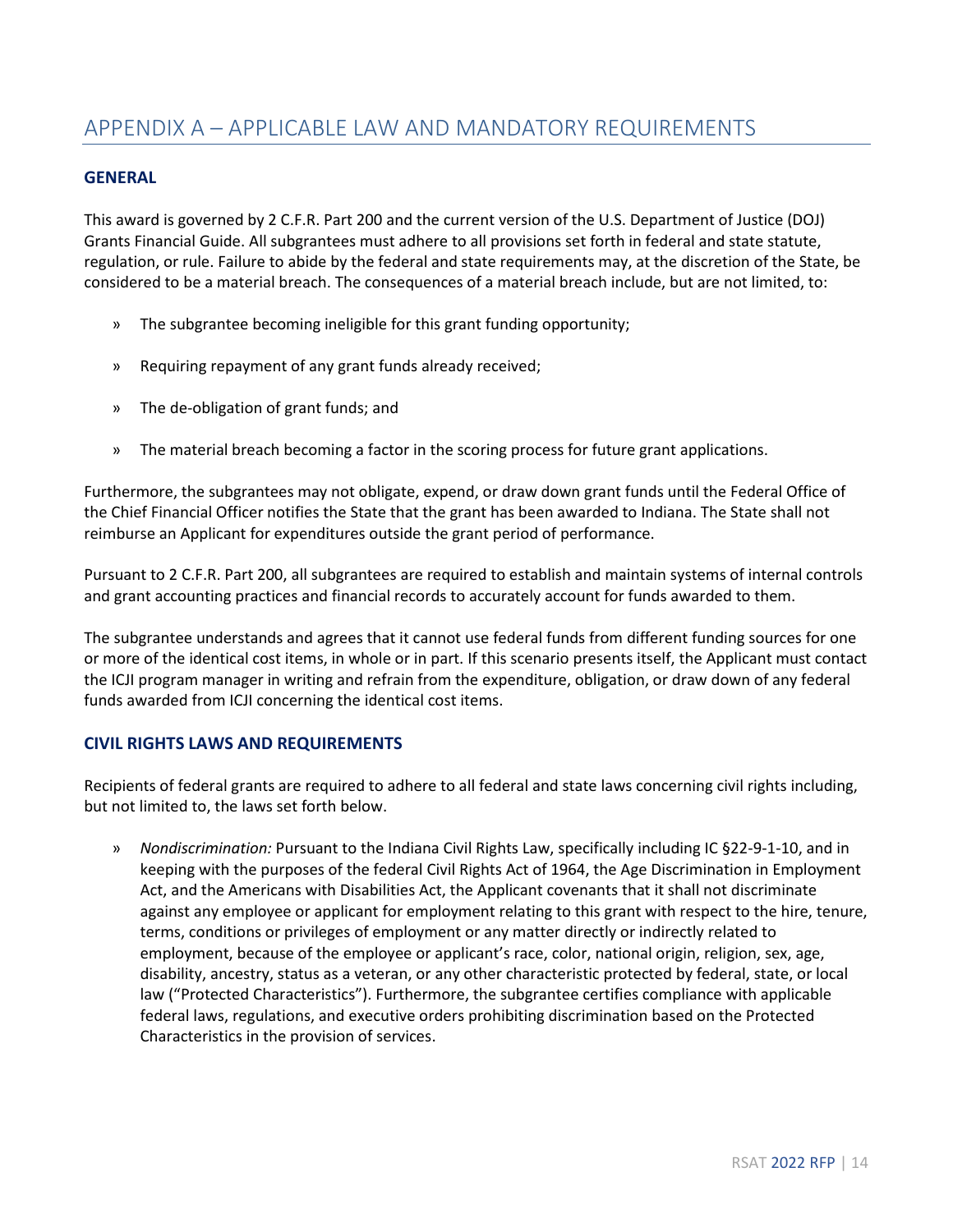The subgrantee covenants that it shall not discriminate against any individual based on actual or perceived race, color, national origin, religion, sex, disability, sexual orientation, or gender identity as outlined in the Violence Against Women Act Reauthorization Act of 2013.

The subgrantee understands that the State is a recipient of federal funds, and therefore, where applicable, the subgrantee and any subcontractors shall comply with requisite affirmative action requirements, including reporting, pursuant to 41 C.F.R. Chapter 60, as amended, and Section 202 of Executive Order 11246 as amended by Executive Order 13672.

- » *Services to Limited English Proficiency (LEP) Individuals:* In accordance with Department of Justice (DOJ) guidance pertaining to Title VI of the Civil Rights Act of 1964, 42 U.S.C. § 2000d, recipients of federal financial assistance must take reasonable steps to provide meaningful access to their programs and activities for persons with limited English proficiency (LEP). See U.S. Department of Justice, Guidance to Federal Financial Assistance Recipients Regarding Title VI Prohibition Against National Origin Discrimination Affecting Limited English Proficient Persons, 67 Fed. Reg. 41, 455 (2002). For more information on the civil rights responsibilities that recipients have in providing language services to LEP individuals, please see this [website.](http://www.lep.gov/)
- » *Ensuring Equal Treatment for Faith-Based Organizations:* Faith-based organizations are prohibited from using financial assistance from the DOJ to fund inherently (or explicitly) religious activities. While faithbased organizations can engage in non-funded inherently religious activities, they must hold them separately from the program funded by this grant, and recipients cannot compel beneficiaries to participate in these activities. The Equal Treatment Regulation also makes it clear that organizations participating in programs funded by the DOJ are not permitted to discriminate in the provision of services on the basis of the beneficiary's religion. For more information on the regulation, please see the Office of Civil Rights (OCR) [website.](http://www.ojp.usdoj.gov/about/ocr/equal_fbo.htm)

Faith-based organizations should also note that the Omnibus Crime Control and Safe Streets Act (Safe Streets Act) of 1968, as amended, 42 U.S.C. § 3789(c); the Victims of Crime Act of 1984, as amended, 42 U.S.C. § 10604(e); the Juvenile Justice and Delinquency Prevention Act of 1974, as amended, 42 U.S.C. § 5672(b); and the Violence Against Women Act Reauthorization Act of 2013, Pub. L. no. 113-4, sec. 3(b)(4), 127 Stat. 54, 61-62 (to be codified at 42 U.S.C. § 13925(b)(13)) contain prohibitions against discrimination on the basis of religion in employment. Despite these nondiscrimination provisions, the DOJ has concluded that it may construe the Religious Freedom Restoration Act (RFRA) on a case-by-case basis to permit some faith-based organizations to receive DOJ funding while taking into account religion when hiring staff, even if the statute that authorizes the funding program generally forbids recipients from considering religion in employment decisions. Please consult with the OCR if you have any questions about the regulation or the application of RFRA to the statutes that prohibit discrimination in employment.

» *Using Arrest and Conviction Records in Making Employment Decisions:* The OCR issued an advisory document for recipients on the proper use of arrest and conviction records in making hiring decisions. See Advisory for Recipients of Financial Assistance from the U.S. Department of Justice on the U.S. Equal Opportunity Commission's Enforcement Guidance: Consideration of Arrest and Conviction Records in Employment Decisions Under Title VII of the Civil Rights Act of 1964 (June 2013), availabl[e here.](http://www.ojp.usdoj/about/ocr/pdfs/UseofConviction_Advisory.pdf) Recipients should be mindful that the misuse of arrest or conviction records to screen either applicants for employment or employees for retention or promotion may have a disparate impact based on race or national origin, resulting in unlawful employment discrimination. In light of the advisory, recipients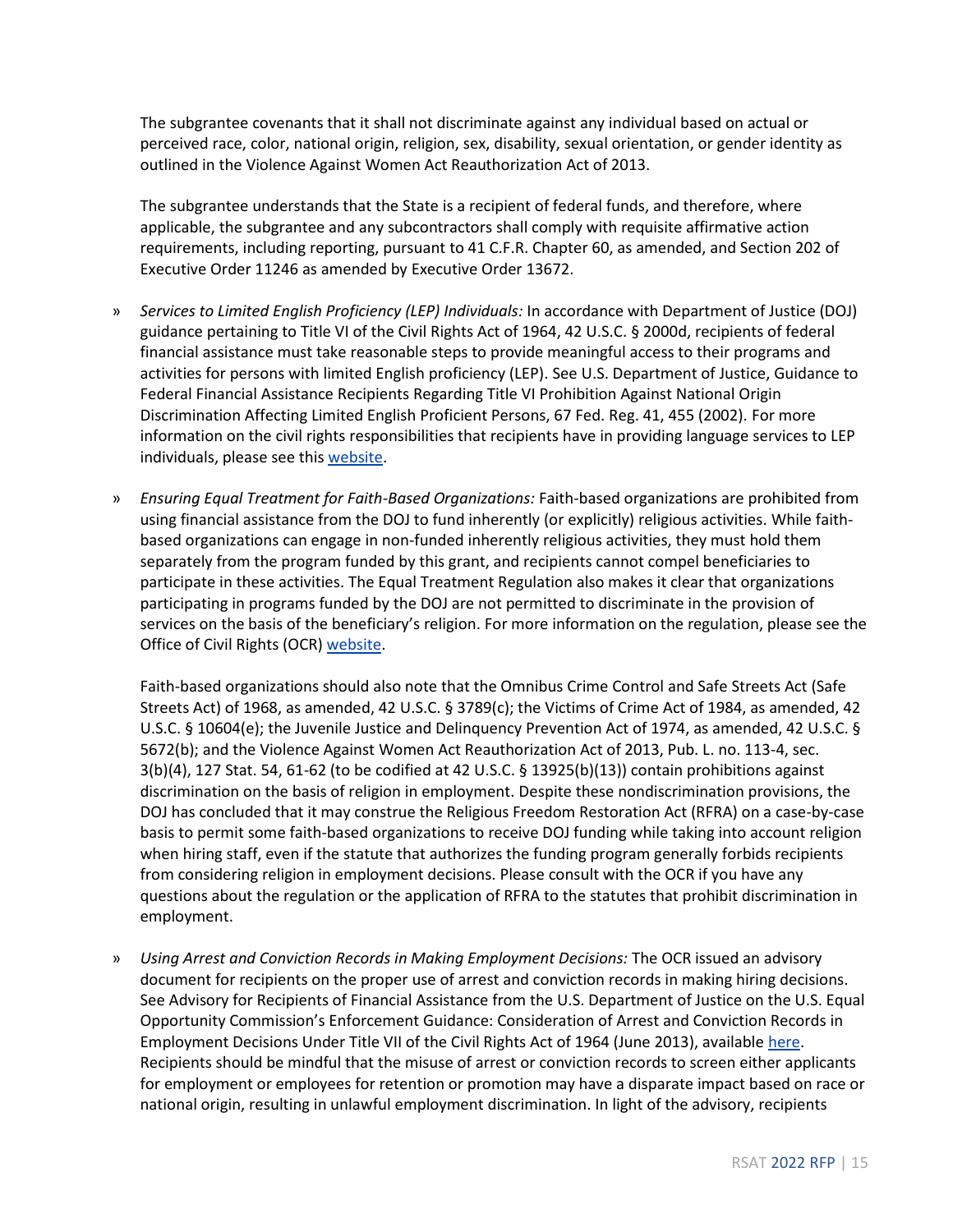should consult local counsel in reviewing their employment practices. If warranted, recipients should also incorporate an analysis of the use of arrest and conviction records in their Equal Opportunity Plans (EEOPs).

- » *Complying with the Safe Streets Act:* An organization that is a recipient of financial assistance subject to the nondiscrimination provisions of the Safe Streets Act, must meet two obligations: (1) complying with the federal regulation pertaining to the development of an EEOP (see 28 C.F.R. pt.42, subpt. E) and (2) submitting to the OCR findings of discrimination (see 28 C.F.R. §§ 42.204(c),.205(c)(5)).
- » *Meeting the EEOP Requirement:* If your organization has less than fifty employees or receives an award of less than \$25,000 or is a nonprofit organization, a medical institution, an educational institution, or an Indian tribe, then it is exempt from the EEOP requirement. To claim the exemption, your organization must complete and submit Section A of the Certification Form, which is available online [here.](http://www.ojp.usdoj.gov/about/ocr/pdfs/cert.pdf)

If your organization is a government agency or private business and receives an award of \$25,000 or more, but less than \$500,000, and has fifty or more employees (counting both full- and part-time employees but excluding political appointees), then it has to prepare a Utilization Report (formerly called an EEOP Short Form), but it does not have to submit the report to the OCR for review. Instead, your organization has to maintain the Utilization Report on file and make it available for review on request. In addition, your organization has to complete Section B of the Certification Form and return it to OCR. The Certification Form is available [here.](http://www.ojp.usdoj.gov/about/ocr/pdfs/cert.pdf)

If your organization is a government agency or private business and has received an award for \$500,000 or more and has fifty or more employees (counting both full- and part- time employees but excluding political appointees), then it has to prepare a Utilization Report (formerly called an EEOP Short Form) and submit it to OCR for review within sixty days from the date of the award. For assistance in developing a Utilization Report, please consult the OCR's [website.](http://www.ojp.usdoj.gov/about/ocr/eeop.htm) In addition, your organization has to complete Section C of the Certification Form and return it to the OCR. The Certification Form is available [here.](http://www.ojp.usdoj.gov/about/ocr/pdfs/cert.pdf)

To comply with the EEOP requirements, you may request technical assistance from an EEOP specialist at the OCR by telephone at (202) 307-0690, by TTY at (202) 307-2027, or by e-mail at [EEOsubmission@usdoj.gov.](mailto:EEOsubmission@usdoj.gov)

- » *Ensuring Access to Federally Assisted Programs:* Federal laws that apply to recipients of federal grant awards prohibit discrimination on the basis of actual or perceived race, color, national origin, religion, sex, disability, sexual orientation, or gender identity in funded programs or activities, not only in employment but also in the delivery of services or benefits. Federal law also prohibits recipients from discriminating on the basis of age in the delivery of services or benefits.
- » *Enforcing Civil Rights Laws:* All recipients of federal financial assistance, regardless of the particular funding source, the amount of the grant award, or the number of employees in the workforce, are subject to prohibitions against unlawful discrimination. Accordingly, the OCR investigates recipients that are the subject of discrimination complaints from both individuals and groups. In addition, based on regulatory criteria, the OCR selects a number of recipients each year for compliance reviews, audits that require recipients to submit data showing that they are providing services equitably to all segments of their service population and that their employment practices meet equal opportunity standards.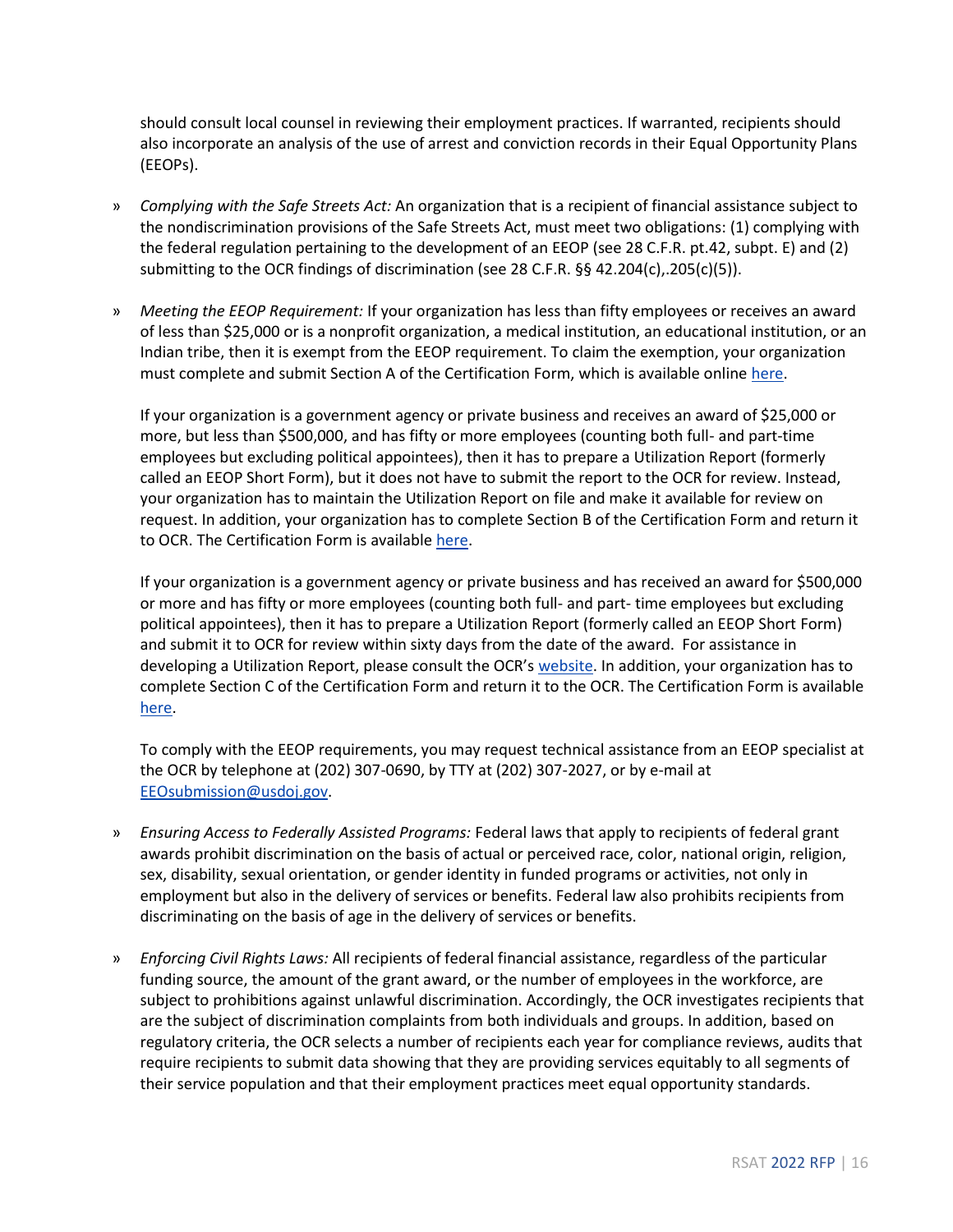» *Meeting the Requirement to Submit Findings of Discrimination:* If in the three years prior to the date of the grant award, your organization has received an adverse finding of discrimination based on race, color, national origin, religion, or sex, after a due process hearing, from a state or federal court or from a state or federal administrative agency, your organization must send a copy of the finding to OCR. A copy must also be sent to the State.

#### **STATE LAWS AND REQUIREMENTS**

Recipients of grant funds from the State are required to adhere to all state laws concerning the receipt and use of grant funds from federal and state funding sources. Those laws include, but are not limited to, the laws set forth below.

- » *State Ethical Requirements:* The subgrantee and its agents shall abide by all ethical requirements that apply to persons who have a business relationship with the State as set forth in IC §4-2-6, *et seq*., IC §4- 2-7, *et seq*. and the regulations promulgated thereunder. If the subgrantee has knowledge, or would have acquired knowledge with reasonable inquiry, that a state officer, employee, or special state appointee, as those terms are defined in IC § 4-2-6-1, has a financial interest in the grant, the subgrantee shall ensure compliance with the disclosure requirements in IC § 4-2-6-10.5 prior to the execution of this grant. If the subgrantee is not familiar with these ethical requirements, the subgrantee should refer any questions to the Indiana State Ethics Commission or visit the Inspector General's [website.](https://www.in.gov/ig/) If the subgrantee or its agents violate any applicable ethical standards, the State may, in its sole discretion, terminate this grant immediately upon notice to the subgrantee. In addition, the subgrantee may be subject to penalties under IC §§4-2-6, 4-2-7, 35-44.1-1-4, and under any other applicable laws.
- » *Indiana Secretary of State:* Pursuant to Indiana Code Title 23, the subgrantee must be properly registered and owes no outstanding reports to the Indiana Secretary of State.
- » *Telephone Solicitation of Consumers; Automatic Dialing Solicitations:* As required by Indiana Code §5-22- 3-7, (1) the subgrantee and any principals of the subgrantee certify that (A) except for de minimis and nonsystematic violations, it has not violated the terms of: (i) IC §24-4.7 [Telephone Solicitation Of Consumers]; (ii) IC §24-5-12 [Telephone Solicitations]; or (iii) IC §24-5-14 [Regulation of Automatic Dialing Machines]; in the previous three hundred sixty-five (365) days, even if IC § 24-4.7 is preempted by federal law; and

(B) the subgrantee will not violate the terms of IC §24-4.7 for the duration of this Grant Agreement, even if IC §24-4.7 is preempted by federal law.

(2) The subgrantee and any principals of the subgrantee certify that an affiliate or principal of the subgrantee and any agent acting on behalf of the subgrantee or on behalf of an affiliate or principal of the subgrantee, except for de minimis and nonsystematic violations,

(A) has not violated the terms of IC §24-4.7 in the previous three hundred sixty-five (365) days, even if IC §24-4.7 is preempted by federal law; and

(B) will not violate the terms of IC §24-4.7 for the duration of the grant agreement even if IC §24-4.7 is preempted by federal law.

» *Drug-Free Workplace Certification:* The subgrantee hereby covenants and agrees to make a good faith effort to provide and maintain a drug-free workplace as required by Executive Order 90-5, April 12, 1990. Executive Order 90-5 applies to all individuals and private legal entities who receive grants or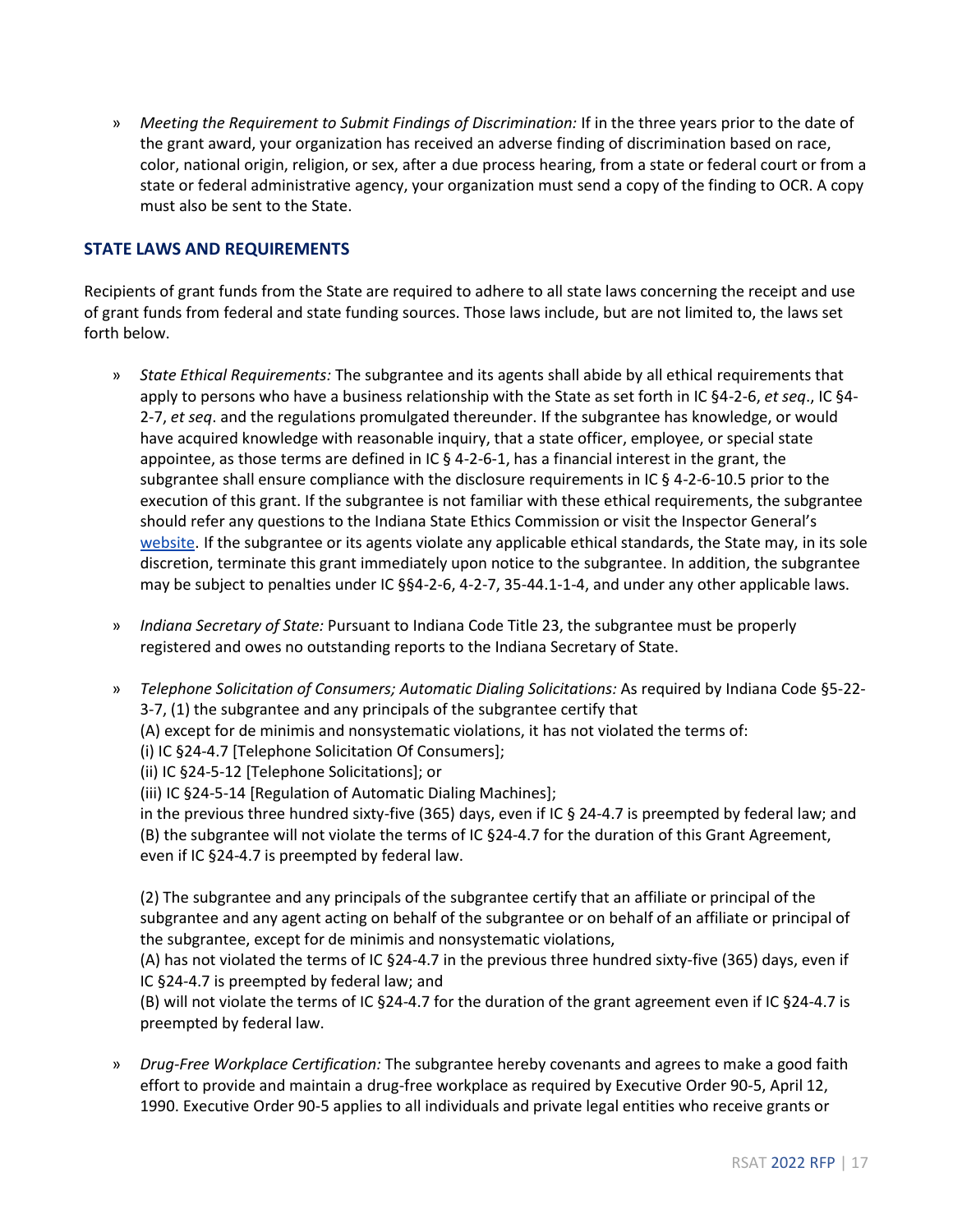contracts from State agencies. This clause was modified in 2005 to apply only to Contractor's employees within the State of Indiana and cannot be further modified, altered or changed. The subgrantee will give written notice to the State within ten (10) days after receiving actual notice that the subgrantee, or an employee of the subgrantee in the State of Indiana, has been convicted of a criminal drug violation occurring in the workplace. False certification or violation of the certification may result in sanctions including, but not limited to, suspension of grant payments, termination of the grant and/or debarment of grant opportunities with the State of Indiana for up to three (3) years.

In addition to the provisions of the above paragraphs, if the total amount set forth in this Grant Agreement is in excess of \$25,000.00, the subgrantee certifies and agrees that it will provide a drug-free workplace by:

- A. Publishing and providing to all of its employees a statement notifying them that the unlawful manufacture, distribution, dispensing, possession or use of a controlled substance is prohibited in the Applicant's workplace and specifying the actions that will be taken against employees for violations of such prohibition; and
- B. Establishing a drug-free awareness program to inform its employees of (1) the dangers of drug abuse in the workplace; (2) the subgrantee's policy of maintaining a drug-free workplace; (3) any available drug counseling, rehabilitation, and employee assistance programs; and (4) the penalties that may be imposed upon an employee for drug abuse violations occurring in the workplace; and
- C. Notifying all employees in the statement required by subparagraph (A) above that as a condition of continued employment the employee will (1) abide by the terms of the statement; and (2) notify the subgrantee of any criminal drug statute conviction for a violation occurring in the workplace no later than five (5) days after such conviction; and
- D. Notifying in writing the State within ten (10) days after receiving notice from an employee under subdivision (C)(2) above, or otherwise receiving actual notice of such conviction; and
- E. Within thirty (30) days after receiving notice under subdivision (C)(2) above of a conviction, imposing the following sanctions or remedial measures on any employee who is convicted of drug abuse violations occurring in the workplace: (1) take appropriate personnel action against the employee, up to and including termination; or (2) require such employee to satisfactorily participate in a drug abuse assistance or rehabilitation program approved for such purposes by a federal, state or local health, law enforcement, or other appropriate agency; and
- F. Making a good faith effort to maintain a drug-free workplace through the implementation of subparagraphs (A) through (E) above.
- » *Employment Eligibility Verification:* As required by IC §22-5-1.7, the subgrantee hereby swears or affirms under the penalties of perjury that:
	- A. The subgrantee has enrolled and is participating in the E-Verify program;
	- B. The subgrantee has provided documentation to the State that it has enrolled and is participating in the E-Verify program;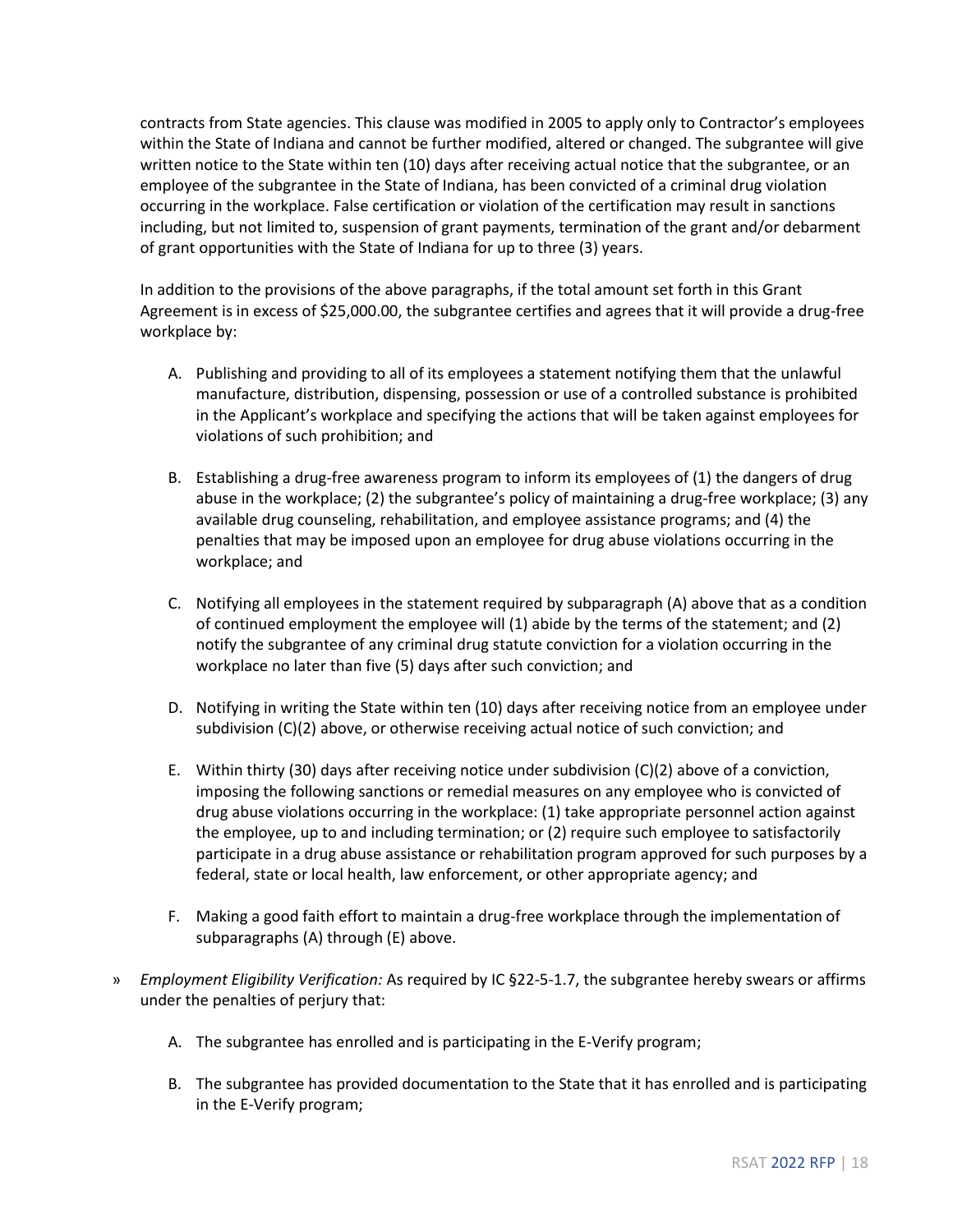- C. The subgrantee does not knowingly employ an unauthorized alien; and
- D. The subgrantee shall require its contractors who perform work under this Grant Agreement to certify to the subgrantee that the contractor does not knowingly employ or contract with an unauthorized alien and that the contractor has enrolled and is participating in the E-Verify program. The subgrantee shall maintain this certification throughout the duration of the term of a contract with a contractor.

The State may terminate for default if the subgrantee fails to cure a breach of this provision no later than thirty (30) days after being notified by the State.

» *ICJI Policies and Requirements:* Recipients of grant funds from ICJI are required to adhere to all ICJI policies, procedures, and guidelines concerning the receipt and use of grant funds from both federal and state funding sources, including those directives, policies, and guidelines found on ICJI's [website.](https://www.in.gov/cji/grantee-training-and-resources/)